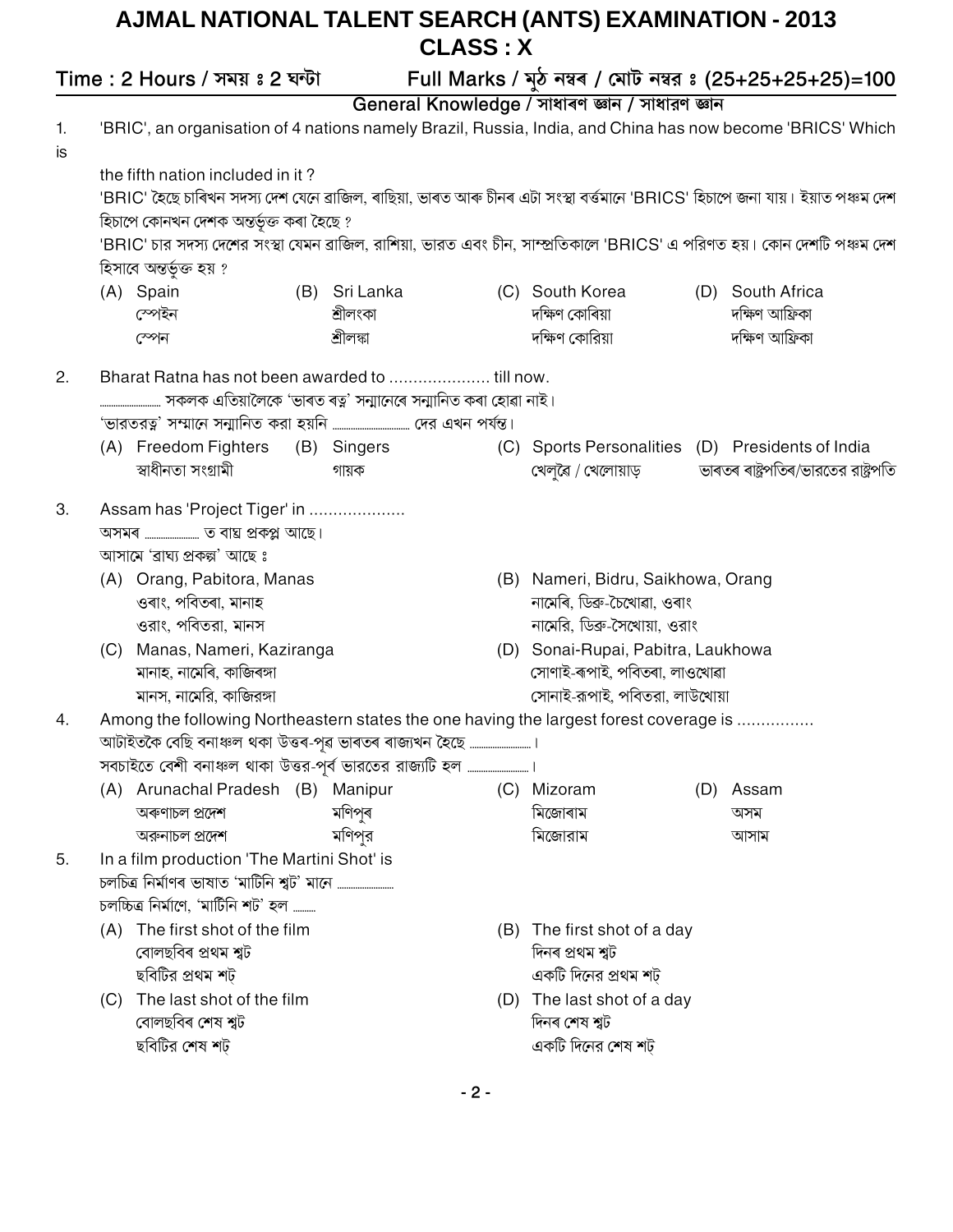| 6.  |                                                                                                                                                                                                                                              | Diwan-i-khas, the hall for private audience in Delhi was built by                                                                           |                                                                                                                                                                                                                                                                     |  |                   |  |  |  |  |  |  |  |  |  |
|-----|----------------------------------------------------------------------------------------------------------------------------------------------------------------------------------------------------------------------------------------------|---------------------------------------------------------------------------------------------------------------------------------------------|---------------------------------------------------------------------------------------------------------------------------------------------------------------------------------------------------------------------------------------------------------------------|--|-------------------|--|--|--|--|--|--|--|--|--|
|     | দিল্লীৰ 'দিৱান-ই-খাচ' ব্যক্তিগত শ্ৰোতাৰ বাবে থকা সভা গৃহটো …………………… নিৰ্মাণ কৰিছিল।<br>'দিওয়ান-ই-খাস্', ব্যক্তিগত শ্রোতাদের জন্য সভাঘর, নির্মাণ করেন                                                                                        |                                                                                                                                             |                                                                                                                                                                                                                                                                     |  |                   |  |  |  |  |  |  |  |  |  |
|     | (A) Akbar                                                                                                                                                                                                                                    | (B) Humayun                                                                                                                                 | (C) Shah Jahan                                                                                                                                                                                                                                                      |  | (D) None of these |  |  |  |  |  |  |  |  |  |
|     | আকবৰে                                                                                                                                                                                                                                        | হুমায়ুনে                                                                                                                                   | শ্বাহজাহানে                                                                                                                                                                                                                                                         |  | এজনো নহয়         |  |  |  |  |  |  |  |  |  |
|     | আকবর                                                                                                                                                                                                                                         | হুমায়ুন                                                                                                                                    | শাহজাহান                                                                                                                                                                                                                                                            |  | উনাদের কেহই নন    |  |  |  |  |  |  |  |  |  |
|     |                                                                                                                                                                                                                                              |                                                                                                                                             |                                                                                                                                                                                                                                                                     |  |                   |  |  |  |  |  |  |  |  |  |
| 7.  |                                                                                                                                                                                                                                              |                                                                                                                                             | When three months or more has elapsed between the date of the cheque and its presentation, the cheque is                                                                                                                                                            |  |                   |  |  |  |  |  |  |  |  |  |
|     |                                                                                                                                                                                                                                              |                                                                                                                                             |                                                                                                                                                                                                                                                                     |  |                   |  |  |  |  |  |  |  |  |  |
|     | চেক প্ৰদান কৰা তাৰিখ আৰু জমা দিয়া তাৰিখৰ মধ্যৱৰ্ত্তী সময় যদি তিনি মাহ বা তাতকৈ বেছি হয় তেন্তে চেকটোক ……………… চেক বোলে।<br>চেক্ প্রদানের তারিখ ও জমা দেওয়ার তারিখের মধ্যবর্তী সময় যদি তিন মাস বা তার চেয়ে বেশী হয় তবে চেকটিকে  চেক বলে। |                                                                                                                                             |                                                                                                                                                                                                                                                                     |  |                   |  |  |  |  |  |  |  |  |  |
|     |                                                                                                                                                                                                                                              |                                                                                                                                             |                                                                                                                                                                                                                                                                     |  |                   |  |  |  |  |  |  |  |  |  |
|     | (A) Dead                                                                                                                                                                                                                                     | (B) Expired                                                                                                                                 | (C) Invalid                                                                                                                                                                                                                                                         |  | (D) Stale         |  |  |  |  |  |  |  |  |  |
|     | ডেড্                                                                                                                                                                                                                                         | এক্সপায়ার্ড                                                                                                                                | ইনভেলিড                                                                                                                                                                                                                                                             |  | স্টেল             |  |  |  |  |  |  |  |  |  |
|     | In a certain code                                                                                                                                                                                                                            | কোনো এটা নিৰ্স্কিষ্ট লিখন পদ্ধতিত / কোন একটি নিৰ্স্কিষ্ট লিখন পদ্ধতিতে<br>"Books and pens" is writter as "Ko Po Che"                        | Directions (Q. 8 to 10) stydy the following information to answer these questions :<br>তলত দিয়া তথ্যৰ ওপৰত ভিত্তি কৰি প্ৰশ্নসমূহৰ উত্তৰ দিয়াঃ / নীচের তথ্যের উপর ভিত্তি করে প্রশ্নগুলির উত্তর দাও ঃ                                                               |  |                   |  |  |  |  |  |  |  |  |  |
|     | "Books and pens" ক লিখা হয় "Ko Po Che" হিচাপে / "Books and pens" কে লিখা হয় "Ko Po Che" হিসাবে<br>"We read books" is written as "Pa Jo Ko"                                                                                                 |                                                                                                                                             |                                                                                                                                                                                                                                                                     |  |                   |  |  |  |  |  |  |  |  |  |
|     | "We read books" ক লিখা হয় "Pa Jo Ko" হিচাপে / "We read books" কে লিখা হয় "Pa Jo Ko" হিসাবে                                                                                                                                                 |                                                                                                                                             |                                                                                                                                                                                                                                                                     |  |                   |  |  |  |  |  |  |  |  |  |
|     | "Pens write well" is written as "He Pe Che"                                                                                                                                                                                                  |                                                                                                                                             |                                                                                                                                                                                                                                                                     |  |                   |  |  |  |  |  |  |  |  |  |
|     | "Pens write well" ক লিখা হয় "He Pe Che" হিচাপে / "Pens write well" কে লিখা হয় "He Pe Che" হিসাবে                                                                                                                                           |                                                                                                                                             |                                                                                                                                                                                                                                                                     |  |                   |  |  |  |  |  |  |  |  |  |
|     |                                                                                                                                                                                                                                              | "Read more books" in written as "Pa Ko Te"                                                                                                  |                                                                                                                                                                                                                                                                     |  |                   |  |  |  |  |  |  |  |  |  |
|     |                                                                                                                                                                                                                                              |                                                                                                                                             | "Read more books" ক লিখা হয় "Pa Ko Te" হিচাপে / "Read more books" কে লিখা হয় "Pa Ko Te" হিসাবে                                                                                                                                                                    |  |                   |  |  |  |  |  |  |  |  |  |
| 8.  | What is the code for pens?                                                                                                                                                                                                                   |                                                                                                                                             |                                                                                                                                                                                                                                                                     |  |                   |  |  |  |  |  |  |  |  |  |
|     |                                                                                                                                                                                                                                              | pens ৰ সংকেতটো কি ? / pens এর সংকেতটি কি ?                                                                                                  |                                                                                                                                                                                                                                                                     |  |                   |  |  |  |  |  |  |  |  |  |
|     | $(A)$ Ko                                                                                                                                                                                                                                     | $(B)$ Jo                                                                                                                                    | (C) Che                                                                                                                                                                                                                                                             |  | $(D)$ Pe          |  |  |  |  |  |  |  |  |  |
| 9.  | $(A)$ Jo Ko                                                                                                                                                                                                                                  | Which of the following may represent 'more books'?<br>তলৰ কোনটোৱে 'more books' বুজায় ? / নীচের কোনটি 'more books' সূচিত করে ?<br>(B) Te Ko | (C) Ko Po                                                                                                                                                                                                                                                           |  | (D) Pe Che        |  |  |  |  |  |  |  |  |  |
| 10. | What is the code for 'Read'?                                                                                                                                                                                                                 |                                                                                                                                             |                                                                                                                                                                                                                                                                     |  |                   |  |  |  |  |  |  |  |  |  |
|     |                                                                                                                                                                                                                                              | 'Read' ৰ সংকেতটো কি ? / 'Read' এর সংকেতটি কি ?                                                                                              |                                                                                                                                                                                                                                                                     |  |                   |  |  |  |  |  |  |  |  |  |
|     | $(A)$ Po                                                                                                                                                                                                                                     | $(B)$ Te                                                                                                                                    | $(C)$ Pa                                                                                                                                                                                                                                                            |  | $(D)$ He          |  |  |  |  |  |  |  |  |  |
| 11. |                                                                                                                                                                                                                                              | এটা তথ্যৰ আন এটা তথ্যৰ বা ৱেব পেজৰ লগত থকা সংযোগ ব্যৱস্থাক কোৱা হয়                                                                         | Connection or link to other documents or web pages that contain related information is called :<br>একটি তথ্যের অপর একটি তথ্য বা ওয়েব পেজের সঙ্গে থাকা সংযোগ ব্যবস্থাকে বলা হয়                                                                                     |  |                   |  |  |  |  |  |  |  |  |  |
|     | (A) Homepage                                                                                                                                                                                                                                 | (B) e-Mail                                                                                                                                  | (C) Hyperlink                                                                                                                                                                                                                                                       |  | $(D)$ e-Cash      |  |  |  |  |  |  |  |  |  |
| 12. | (A) Vast territory (বিশাল-ভূখণ্ড)<br>(C) Linguistic and regional diversity                                                                                                                                                                   | India opted for a federal form of government because of "<br>ভাষিক আৰু আঞ্চলিক বৈচিত্ৰতা / ভাষিক ও আঞ্চলিক বৈচিত্ৰ্যতা                      | ভাৰতবৰ্ষই যুক্ত ৰাষ্ট্ৰীয় শাসন ব্যৱস্থা প্ৰচলন কৰাত মূখ্য কাৰণ হ'ল ……….। / ভারতবৰ্ষ যুক্তরাষ্ট্ৰীয় শাসন ব্যবস্থা গ্ৰহণ করার মুখ্য কারণ হল ঃ<br>(B) Cultural Integration (সাংস্কৃতিক সংহতি)<br>(D) administrative convenience<br>প্রশাসন সুবিধা / প্রশাসনের সুবিধা |  |                   |  |  |  |  |  |  |  |  |  |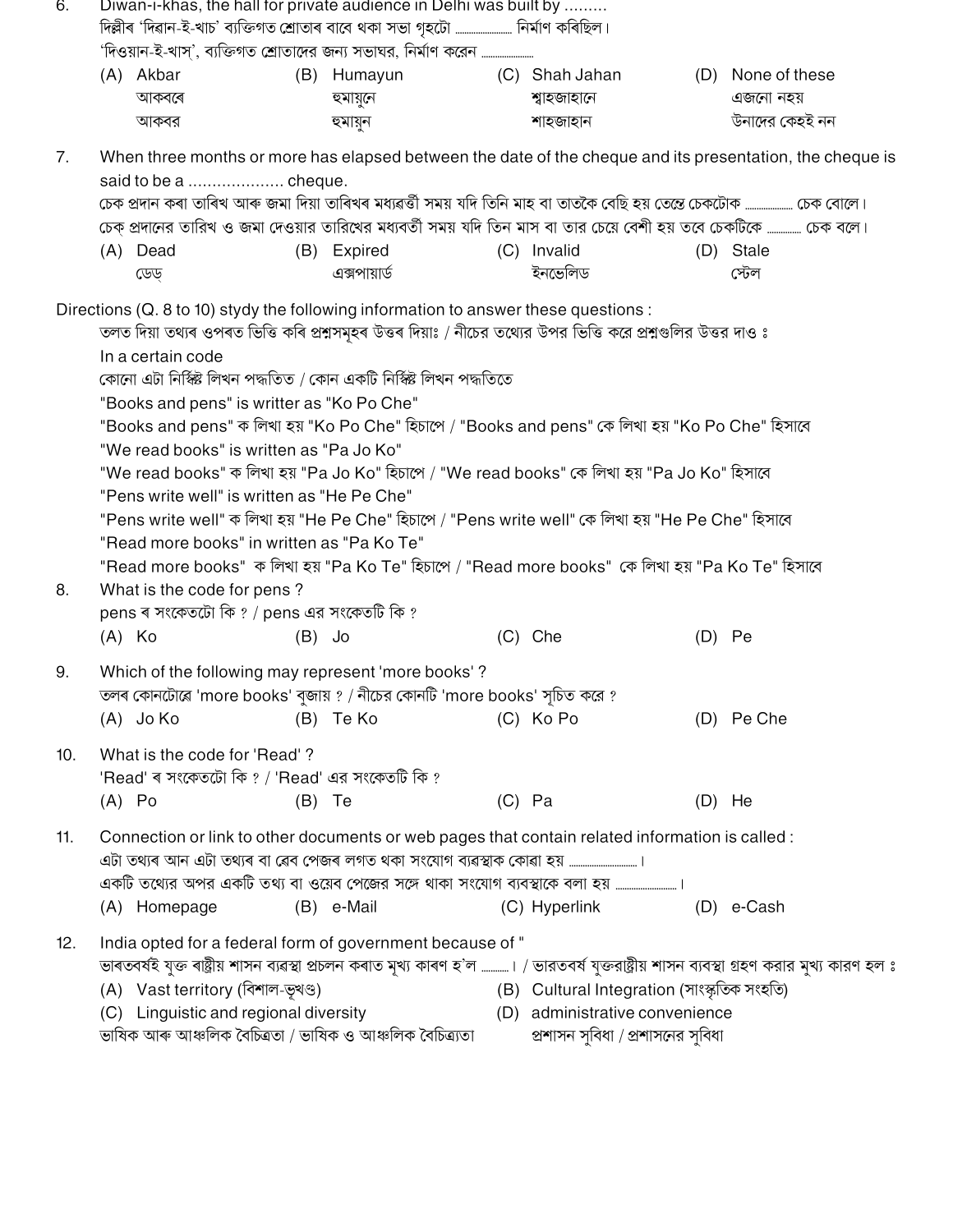| 13.  |                                                                                                                           |                                                                                       |  | The winner of the 60"' Dada Saheb Phalke Award's 2012, announced recently is :<br>অলপতে ঘোষণা কৰা 60 তম 'দাদাসাহেব ফালকে' বটা 2012 ৰ বিজেতা হৈছে |  |                                                                                                                                |     |                    |                         |  |  |  |
|------|---------------------------------------------------------------------------------------------------------------------------|---------------------------------------------------------------------------------------|--|--------------------------------------------------------------------------------------------------------------------------------------------------|--|--------------------------------------------------------------------------------------------------------------------------------|-----|--------------------|-------------------------|--|--|--|
|      |                                                                                                                           |                                                                                       |  | কিছুদিন পূর্বে ঘোষিত 60 তম দাদাসাহেব পালকে পুরস্কার 2012 এর বিজেতা –                                                                             |  |                                                                                                                                |     |                    |                         |  |  |  |
|      |                                                                                                                           |                                                                                       |  | (A) Soumitra Chatterjee (B) Lata Mangeskar (C) Amitabh Bacchan                                                                                   |  |                                                                                                                                |     |                    | (D) Pran Krishan Sikand |  |  |  |
|      |                                                                                                                           | সৌমিত্ৰ চ্যাটাৰ্জী                                                                    |  | লতা মাঙ্গেশ্বকাৰ                                                                                                                                 |  | অমিতাভ বচ্চন                                                                                                                   |     | প্ৰাণ কৃষণ চিকন্দ  |                         |  |  |  |
|      |                                                                                                                           | সৌমিত্ৰ চ্যাটাৰ্জী                                                                    |  | লতা মঙ্গেশকর                                                                                                                                     |  | অমিতাভ বচ্চন                                                                                                                   |     | প্ৰাণ কৃষাণ সিকন্দ |                         |  |  |  |
| 14.  |                                                                                                                           |                                                                                       |  | The intended destination of the ill-fated ship 'Titanic' was the city of                                                                         |  |                                                                                                                                |     |                    |                         |  |  |  |
|      |                                                                                                                           |                                                                                       |  |                                                                                                                                                  |  |                                                                                                                                |     |                    |                         |  |  |  |
|      |                                                                                                                           |                                                                                       |  |                                                                                                                                                  |  |                                                                                                                                |     |                    |                         |  |  |  |
|      |                                                                                                                           | (A) Washington                                                                        |  | (B) New York                                                                                                                                     |  | (C) California                                                                                                                 |     | (D) Los Angeles    |                         |  |  |  |
|      |                                                                                                                           | ওৱাশ্বিংটন                                                                            |  | নিউ ইয়র্ক                                                                                                                                       |  | কেলিফোর্ণিয়া                                                                                                                  |     | লচ এঞ্জেলচ         |                         |  |  |  |
|      |                                                                                                                           | ওয়াশিংটন                                                                             |  | নিউ ইয়র্ক                                                                                                                                       |  | কেলিফোর্ণিয়া                                                                                                                  |     | লস এন্জেলস         |                         |  |  |  |
| 15.  |                                                                                                                           |                                                                                       |  | In India a UA certified Film can be shown only after                                                                                             |  |                                                                                                                                |     |                    |                         |  |  |  |
|      |                                                                                                                           |                                                                                       |  | ভাৰতত U/A মাৰ্কা ছবি ৰাতি ………………… বজাৰ পাছত দেখুৱা হয়।/ ভারতে U/A মাৰ্কা ছবি দেখানো হয় ……………………… টার পর।                                       |  |                                                                                                                                |     |                    |                         |  |  |  |
|      |                                                                                                                           | $(A)$ 8 pm                                                                            |  | (B) 9 pm                                                                                                                                         |  | $(C)$ 10 pm                                                                                                                    |     | $(D)$ 11 pm        |                         |  |  |  |
| 16.  |                                                                                                                           |                                                                                       |  | The members of  are also known as 'Black Cats'                                                                                                   |  |                                                                                                                                |     |                    |                         |  |  |  |
|      |                                                                                                                           |                                                                                       |  |                                                                                                                                                  |  |                                                                                                                                |     |                    |                         |  |  |  |
|      |                                                                                                                           | (A) Rapid Action Force (RAF)<br>ৰেপিড একচন ফৰ্চ / রেপিড একশন ফর্স                     |  |                                                                                                                                                  |  | (B) Border Security Force (BSF)                                                                                                |     |                    |                         |  |  |  |
|      |                                                                                                                           |                                                                                       |  |                                                                                                                                                  |  | বৰ্ডাৰ চিকুৰিটি ফৰ্চ / বৰ্ডার সিকিউরিটি ফর্স                                                                                   |     |                    |                         |  |  |  |
|      |                                                                                                                           | (C) National Security Guard (NSG)<br>নেচনেল চিকুৰিটি গাৰ্ড / ন্যাসনেল সিকিউরিটি গাৰ্ড |  |                                                                                                                                                  |  | (D) Central Industrial Security Force (CISF)<br>চেন্টেল ইণ্ডাষ্ট্ৰিয়েল চিকুৰিটি ফৰ্চ / সেন্টেল ইণ্ডাষ্ট্ৰিয়েল সিকিউরিটি ফর্স |     |                    |                         |  |  |  |
| 17.  |                                                                                                                           |                                                                                       |  | In the Postal Code '781001' the last three digits '001' refer to                                                                                 |  |                                                                                                                                |     |                    |                         |  |  |  |
|      |                                                                                                                           |                                                                                       |  | পোষ্টেল কড '781001' ৰ শেষৰ তিনিটা অংক '001' ই  ক বুজায়।                                                                                         |  |                                                                                                                                |     |                    |                         |  |  |  |
|      |                                                                                                                           |                                                                                       |  | ডাক নম্বর '781001' তে শেষ তিনটি অংক '001'  কে বুঝায়।                                                                                            |  |                                                                                                                                |     |                    |                         |  |  |  |
|      |                                                                                                                           |                                                                                       |  | (A) The Regional Zone (B) The Revenue District (C) The delivery Post Office (D)                                                                  |  |                                                                                                                                |     |                    | None of these           |  |  |  |
|      |                                                                                                                           | আঞ্চলিক মণ্ডল                                                                         |  | ৰাজস্ব জিলা / রাজস্ব জিলা      বিতৰণকাৰী ডাকঘৰ/বিতরণকারী ডাকঘর                                                                                   |  |                                                                                                                                |     |                    | এটাও নহয়/একটিও         |  |  |  |
| নয়  |                                                                                                                           |                                                                                       |  |                                                                                                                                                  |  |                                                                                                                                |     |                    |                         |  |  |  |
| 18.  |                                                                                                                           |                                                                                       |  | 'AICTE', a statutory body for technical education, stands for :                                                                                  |  |                                                                                                                                |     |                    |                         |  |  |  |
|      |                                                                                                                           |                                                                                       |  | কাৰিকৰী শিক্ষাৰ বিধিসন্মত বিভাগ 'AICTE'ৰ সম্পূৰ্ণ ৰূপ হৈছে ……….। / 'AICTE' হল কারিগরী শিক্ষার বিভিসন্মত বিভাগ, যার পূর্ণ রূপ হল                  |  |                                                                                                                                |     |                    |                         |  |  |  |
| ا  ا |                                                                                                                           | (A) All India Council for Technical Education                                         |  |                                                                                                                                                  |  | (B) All India centre for Technical Education                                                                                   |     |                    |                         |  |  |  |
|      | (C)                                                                                                                       | All India Council for Technological Education                                         |  |                                                                                                                                                  |  | (D) All India centre for Technological Education                                                                               |     |                    |                         |  |  |  |
| 19.  |                                                                                                                           |                                                                                       |  |                                                                                                                                                  |  |                                                                                                                                |     |                    |                         |  |  |  |
|      | 'Xatria Nritya' was reconginsed as one of the classical dance forms of India by the Sangeet Natak Akademi<br>in the Year: |                                                                                       |  |                                                                                                                                                  |  |                                                                                                                                |     |                    |                         |  |  |  |
|      |                                                                                                                           |                                                                                       |  | চনত সংগীত নাটক একাডেমীয়ে 'সত্ৰীয় নৃত্যক' ভাৰতৰ শাস্ত্ৰীয় নৃত্য হিচাপে মান্যতা দিয়ে।                                                          |  |                                                                                                                                |     |                    |                         |  |  |  |
|      |                                                                                                                           |                                                                                       |  |                                                                                                                                                  |  |                                                                                                                                |     |                    |                         |  |  |  |
|      |                                                                                                                           | $(A)$ 1985                                                                            |  | (B) 1995                                                                                                                                         |  | $(C)$ 2000                                                                                                                     |     | $(D)$ 2010         |                         |  |  |  |
| 20.  |                                                                                                                           |                                                                                       |  | Nine Latin American countries have agreed on the creation of a regional currency called                                                          |  |                                                                                                                                |     |                    |                         |  |  |  |
|      |                                                                                                                           |                                                                                       |  | লেটিন আমেৰিকাৰ নখন দেশে উমৈহতীয়া ভাবে প্ৰৱৰ্তন কৰা আঞ্চলিক মুদ্ৰাটো হৈছে ……………………                                                               |  |                                                                                                                                |     |                    |                         |  |  |  |
|      |                                                                                                                           |                                                                                       |  | লেটিন আমেরিকার নয়টি দেশের প্রবর্তন করা প্রচলিত আঞ্চলিক মুদ্রাটি হল ।                                                                            |  |                                                                                                                                |     |                    |                         |  |  |  |
|      |                                                                                                                           | (A) Sucre                                                                             |  | (B) Alba                                                                                                                                         |  | (C) Hugo                                                                                                                       | (D) | Euro               |                         |  |  |  |
|      |                                                                                                                           | চুকাৰ/ সুকার                                                                          |  | আলবা                                                                                                                                             |  | হুগো                                                                                                                           |     | ইউৰ / ইউরো         |                         |  |  |  |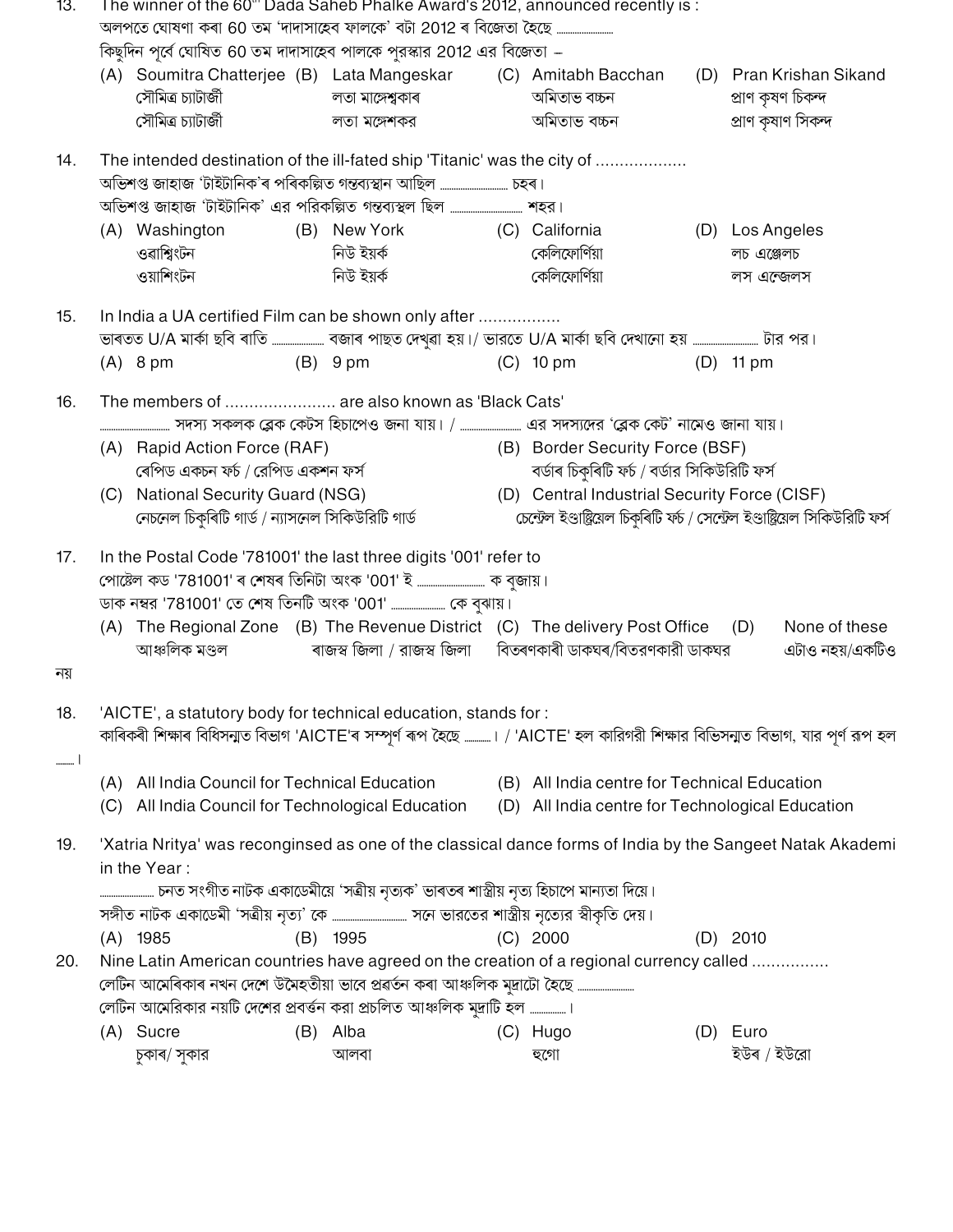| By which other name do we better know Abdur Rahman in the stories of Rabindranath Tagore?<br>21.<br>ৰবীন্দ্ৰনাথ ঠাকুৰ গল্পৰ চৰিত্ৰ আব্দুৰ ৰহমান  নামেৰে অধিক জনাজাত। |                                                                                                                                      |                                                                                                                                           |          |                                                                                                                                                                     |            |                                                                                      |     |                                                                                                              |  |  |  |  |  |
|----------------------------------------------------------------------------------------------------------------------------------------------------------------------|--------------------------------------------------------------------------------------------------------------------------------------|-------------------------------------------------------------------------------------------------------------------------------------------|----------|---------------------------------------------------------------------------------------------------------------------------------------------------------------------|------------|--------------------------------------------------------------------------------------|-----|--------------------------------------------------------------------------------------------------------------|--|--|--|--|--|
|                                                                                                                                                                      |                                                                                                                                      |                                                                                                                                           |          |                                                                                                                                                                     |            |                                                                                      |     |                                                                                                              |  |  |  |  |  |
|                                                                                                                                                                      |                                                                                                                                      | (A) Postmaster                                                                                                                            |          | (B) Kabuliwallah (C) Gora                                                                                                                                           |            |                                                                                      |     | (D) Pathan Chacha                                                                                            |  |  |  |  |  |
|                                                                                                                                                                      |                                                                                                                                      | পোষ্ট মাষ্টাৰ / পোষ্ট মার্স্টার                                                                                                           |          | কাবুলিৱালা / কাবুলিওয়ালা                                                                                                                                           |            | গোৰা / গোরা                                                                          |     | পাঠান চাচা                                                                                                   |  |  |  |  |  |
| 22.                                                                                                                                                                  |                                                                                                                                      | চকু সংৰোপণৰ সময়ত চকুৰ  অংশ ব্যৱহাৰ কৰা হয়।                                                                                              |          | Which part of the human eye is used during an eye transplant?<br>চক্ষু সংরোপনের সময় মানব চক্ষুর  অংশ ব্যবহার করা হয়।                                              |            |                                                                                      |     |                                                                                                              |  |  |  |  |  |
|                                                                                                                                                                      |                                                                                                                                      | (A) Retina                                                                                                                                | (B) Iris |                                                                                                                                                                     |            | (C) Lens                                                                             |     | (D) Cornea                                                                                                   |  |  |  |  |  |
|                                                                                                                                                                      |                                                                                                                                      | ৰেটিনা / রেটিনা                                                                                                                           |          | আইৰিচ / আইরিস                                                                                                                                                       |            | লেন্স                                                                                |     | কৰ্ণিয়া                                                                                                     |  |  |  |  |  |
| 23.                                                                                                                                                                  |                                                                                                                                      |                                                                                                                                           |          | The first member of the Gandhi Family to win a Lok Sabha election from Amethi is<br>আমেথিৰ পৰা লোকসভা নিৰ্বাচনত জয়ী হোৱা গান্ধী পৰিয়ালৰ প্ৰথম ব্যক্তিজন হৈছে ………. |            |                                                                                      |     |                                                                                                              |  |  |  |  |  |
|                                                                                                                                                                      |                                                                                                                                      |                                                                                                                                           |          | লোকসভা নির্বাচনে 'আমেথি' থেকে জয়ী হওয়া গান্ধী পরিবারের প্রথম ব্যক্তি ঃ                                                                                            |            |                                                                                      |     |                                                                                                              |  |  |  |  |  |
|                                                                                                                                                                      |                                                                                                                                      | (A) Feroze Gandhi<br>ফিৰোজ গান্ধী/ফিরোজ গান্ধী সঞ্জয় গান্ধী                                                                              |          | (B) Sanjay Gandhi                                                                                                                                                   |            | (C) Rajiv Gandhi (D) Rahul Gandhi<br>ৰাজীব গান্ধী/রাজীব গান্ধী                       |     | ৰাহুল গান্ধী/রাহুল গান্ধী                                                                                    |  |  |  |  |  |
| 24.                                                                                                                                                                  |                                                                                                                                      |                                                                                                                                           |          |                                                                                                                                                                     |            |                                                                                      |     | If India and Australia contest for Border-Gavaskar Troghy in the cricket Test Series, then India and England |  |  |  |  |  |
|                                                                                                                                                                      |                                                                                                                                      | যদি ভাৰত আৰু অষ্ট্ৰেলিয়াৰ মাজত ক্ৰিকেট টেষ্ট শৃংখলা বৰ্ডাৰ গাভাস্কাৰ ট্ৰফিৰ বাবে অনুষ্ঠিত হয়। তেন্তে ভাৰত আৰু ইংলেণ্ডৰ মাজত ভাৰতত টেষ্ট |          |                                                                                                                                                                     |            |                                                                                      |     |                                                                                                              |  |  |  |  |  |
|                                                                                                                                                                      |                                                                                                                                      | শৃংখলা অনুষ্ঠিত হয়  ট্ৰফীৰ বাবে।                                                                                                         |          |                                                                                                                                                                     |            |                                                                                      |     |                                                                                                              |  |  |  |  |  |
|                                                                                                                                                                      | যদি ভারত ও অষ্ট্রেলিয়ার মধ্যে ক্রিকেট টেস্ট শৃংখলা অনুষ্ঠিত হয় বর্ডার-গাভাসকার ট্রফির জন্য, তবে ভারত ও ইংলেণ্ডের মধ্যে ভারতে টেস্ট |                                                                                                                                           |          |                                                                                                                                                                     |            |                                                                                      |     |                                                                                                              |  |  |  |  |  |
|                                                                                                                                                                      |                                                                                                                                      |                                                                                                                                           |          |                                                                                                                                                                     |            |                                                                                      |     |                                                                                                              |  |  |  |  |  |
|                                                                                                                                                                      |                                                                                                                                      | (A) Pataudi                                                                                                                               |          | (B) Gooch Gavaskar                                                                                                                                                  |            | (C) MA Chimdambar                                                                    |     | (D) Anthoney de mello                                                                                        |  |  |  |  |  |
|                                                                                                                                                                      |                                                                                                                                      | পাতৌদি                                                                                                                                    |          | গুচ-গাভাস্কাৰ                                                                                                                                                       |            | এম. এ. চিদাম্বৰম                                                                     |     | অন্টনি ডি মেলো                                                                                               |  |  |  |  |  |
|                                                                                                                                                                      |                                                                                                                                      | পাতৌদি                                                                                                                                    |          | গুচ-গাভাসকার                                                                                                                                                        |            | এম এ চিদাম্বরম                                                                       |     | এ্যান্টনী ডি মিলো                                                                                            |  |  |  |  |  |
| 25.                                                                                                                                                                  |                                                                                                                                      |                                                                                                                                           |          | Chanakya trained Chanadragupta Maurya in the art of war and politics at                                                                                             |            |                                                                                      |     |                                                                                                              |  |  |  |  |  |
|                                                                                                                                                                      |                                                                                                                                      |                                                                                                                                           |          |                                                                                                                                                                     |            |                                                                                      |     |                                                                                                              |  |  |  |  |  |
|                                                                                                                                                                      |                                                                                                                                      |                                                                                                                                           |          |                                                                                                                                                                     |            |                                                                                      |     |                                                                                                              |  |  |  |  |  |
|                                                                                                                                                                      | (A)                                                                                                                                  | Takshashila                                                                                                                               | (B)      | Kashi                                                                                                                                                               | (C)        | Ujjain                                                                               | (D) | Nalanda                                                                                                      |  |  |  |  |  |
|                                                                                                                                                                      |                                                                                                                                      | তক্ষশীলা                                                                                                                                  |          | কাশী                                                                                                                                                                |            | উড্জয়িণী                                                                            |     | নালন্দা                                                                                                      |  |  |  |  |  |
|                                                                                                                                                                      |                                                                                                                                      |                                                                                                                                           |          | <b>General English</b>                                                                                                                                              |            |                                                                                      |     |                                                                                                              |  |  |  |  |  |
|                                                                                                                                                                      |                                                                                                                                      | Pick out the correct one from the following sentences :                                                                                   |          |                                                                                                                                                                     |            |                                                                                      |     |                                                                                                              |  |  |  |  |  |
| 26.                                                                                                                                                                  |                                                                                                                                      | (A) My savings is not much.                                                                                                               |          |                                                                                                                                                                     | (B)        | My saving is not much.                                                               |     |                                                                                                              |  |  |  |  |  |
|                                                                                                                                                                      | (C)                                                                                                                                  | My savings are not much.                                                                                                                  |          |                                                                                                                                                                     | (D)        | My saving are not much.                                                              |     |                                                                                                              |  |  |  |  |  |
| 27.                                                                                                                                                                  | (A)<br>(C)                                                                                                                           | I, you and he will watch a film tonight.<br>You, he and I will watch a film tonight.                                                      |          |                                                                                                                                                                     | (B)<br>(D) | He, you and I will watch a film tonight.<br>I, he and you will watch a film tonight. |     |                                                                                                              |  |  |  |  |  |
| 28.                                                                                                                                                                  | (A)<br>(C)                                                                                                                           | His where about is not known.<br>His where abouts is not known.                                                                           |          |                                                                                                                                                                     | (B)<br>(D) | His where abouts are not known.<br>His where about are not known.                    |     |                                                                                                              |  |  |  |  |  |
| 29.                                                                                                                                                                  | (A)                                                                                                                                  | There are a dozen eggs in that basket                                                                                                     |          |                                                                                                                                                                     | (B)        | There is a dozen egg in that basket                                                  |     |                                                                                                              |  |  |  |  |  |

- 
- (C) There is dozen eggs in that basket (D) There are dozens eggs in that basket.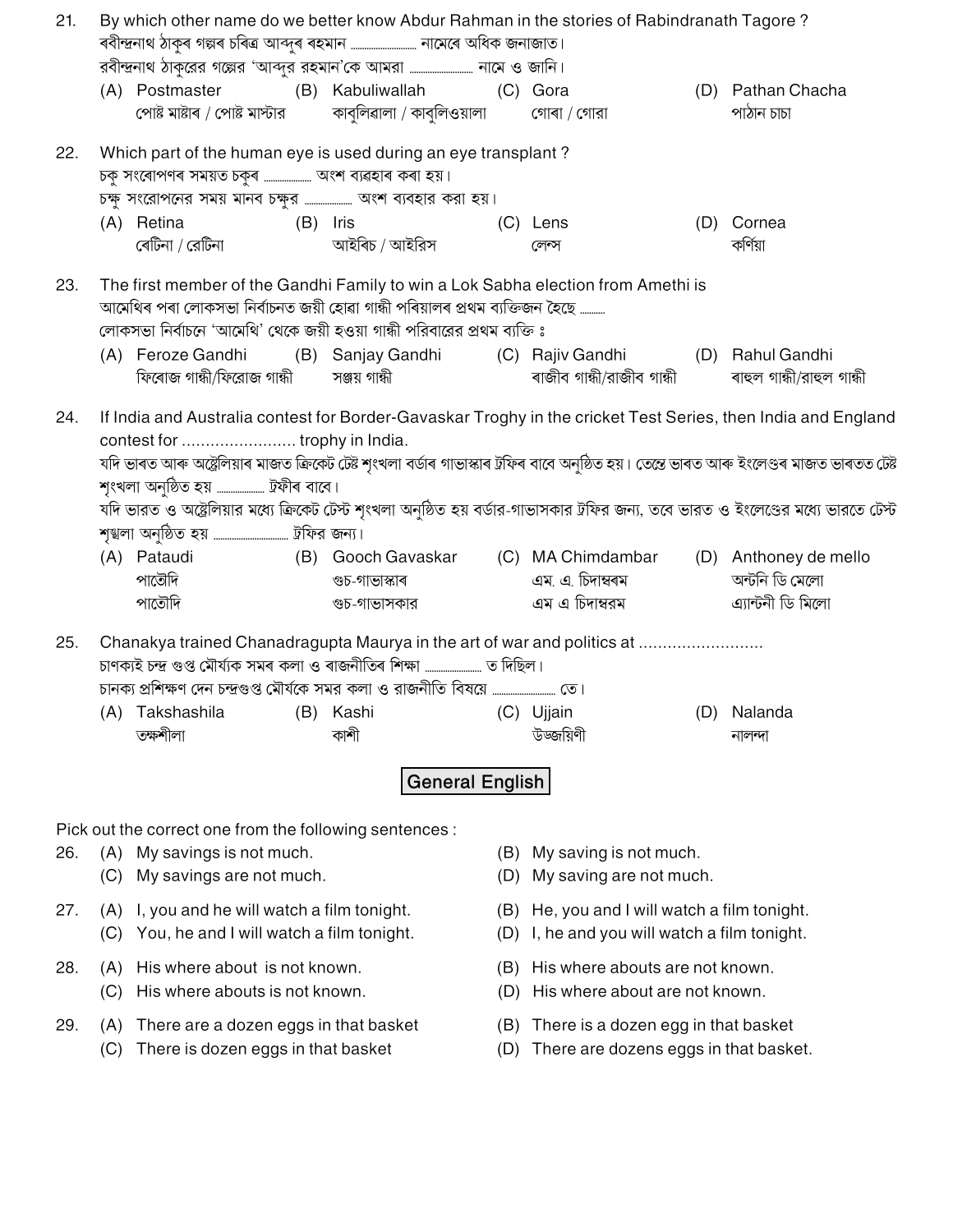| 30. | let he and me do the job.<br>(A)                                                                                                |           |                                                                    |                | (B) let him and me do the job.                                         |          |                     |  |  |
|-----|---------------------------------------------------------------------------------------------------------------------------------|-----------|--------------------------------------------------------------------|----------------|------------------------------------------------------------------------|----------|---------------------|--|--|
|     | (C) let he and I do the job.                                                                                                    |           |                                                                    |                | (D) let him and I do the job.                                          |          |                     |  |  |
| 31. | One of the sentences below is not correct. Pick it out.<br>(A) I have come to ask your advice.<br>(C) I come to ask your advice |           |                                                                    |                | (B) I came to ask your advice.<br>(D) I was coming to ask your advice. |          |                     |  |  |
|     | Fill in the blanks with the appropriate choice :                                                                                |           |                                                                    |                |                                                                        |          |                     |  |  |
| 32. | If you heat ice, it                                                                                                             |           |                                                                    |                |                                                                        |          |                     |  |  |
|     | (A) must melt                                                                                                                   | (B) melts |                                                                    |                | (C) will melt                                                          | (D)      | should melt         |  |  |
| 33. | A few people knew the answer,<br>$(A)$ isn't it?                                                                                |           | (B) don't a few?                                                   |                | (C) didn't they?                                                       |          | (D) didn't a few?   |  |  |
|     |                                                                                                                                 |           |                                                                    |                |                                                                        |          |                     |  |  |
| 34. | $(A)$ whom                                                                                                                      | (B) who   | He is the guest  we have invited to the function.                  |                | $(C)$ that                                                             | (D)      | to whom             |  |  |
|     |                                                                                                                                 |           |                                                                    |                |                                                                        |          |                     |  |  |
| 35. | $(A)$ for                                                                                                                       | $(B)$ on  |                                                                    |                | $(C)$ over                                                             |          | (D) under           |  |  |
| 36. |                                                                                                                                 |           |                                                                    |                |                                                                        |          |                     |  |  |
|     | $(A)$ in                                                                                                                        | $(B)$ by  |                                                                    |                | $(C)$ with                                                             | $(D)$ to |                     |  |  |
| 37. | This building comprises  twenty rooms.                                                                                          |           |                                                                    |                |                                                                        |          |                     |  |  |
|     | $(A)$ of                                                                                                                        |           | $(B)$ with                                                         | $(C)$ in       |                                                                        | (D)      | None of these.      |  |  |
| 38. | When I was a child I  the flute.                                                                                                |           |                                                                    |                |                                                                        |          |                     |  |  |
|     | (A) played                                                                                                                      |           | (B) was playing                                                    |                | (C) had been playing                                                   |          | (D) had played      |  |  |
| 39. |                                                                                                                                 |           |                                                                    |                |                                                                        |          |                     |  |  |
|     | $(A)$ took                                                                                                                      |           | (B) take                                                           |                | (C) would take                                                         | (D)      | had better          |  |  |
|     | Choose the most appropriate response the sentence given below:                                                                  |           |                                                                    |                |                                                                        |          |                     |  |  |
| 40. | The mangoes don't taste good.                                                                                                   |           |                                                                    |                | (C) Yes, they don't.                                                   |          |                     |  |  |
|     | (A) Yes, they aren't. (B) No, they aren't.                                                                                      |           |                                                                    |                |                                                                        |          | (D) No, they don't. |  |  |
| 41. | The words in bold underline are numbered 1 and 2. Identify the parts of speech.                                                 |           | There is much truth in his report that the patient is much better. |                |                                                                        |          |                     |  |  |
|     | 1<br>1 is adjective and 2 is adverb.<br>(A)                                                                                     |           |                                                                    | $\overline{c}$ | (B) 1 is pronoun and 2 is participle                                   |          |                     |  |  |
|     | 1 is noun and 2 is verb.<br>(C)                                                                                                 |           |                                                                    |                | (D) 1 is adverb and 2 is adjective.                                    |          |                     |  |  |
| 42. | "I saw him carrying a box".                                                                                                     |           |                                                                    |                |                                                                        |          |                     |  |  |
|     | If we change the above sentence in active voice to passive voice, it will read like :                                           |           |                                                                    |                |                                                                        |          |                     |  |  |
|     | (A) I saw a box being carried by him.                                                                                           |           |                                                                    |                | (B) He was seen carrying a box                                         |          |                     |  |  |
|     | (C) A box was seen carried by him.                                                                                              |           |                                                                    |                | (D) Both (A) and (B) are correct                                       |          |                     |  |  |
| 43. | "All orders will be executed promptly".                                                                                         |           |                                                                    |                |                                                                        |          |                     |  |  |
|     | If we change the above sentence in passive voice to active voice, it will read like :                                           |           |                                                                    |                | (B) We will execute all orders promptly                                |          |                     |  |  |
|     | (A) Promptly will execute all orders.<br>Executed will all orders promptly.<br>(C)                                              |           |                                                                    |                | (D) Orders will be executed by all promptly.                           |          |                     |  |  |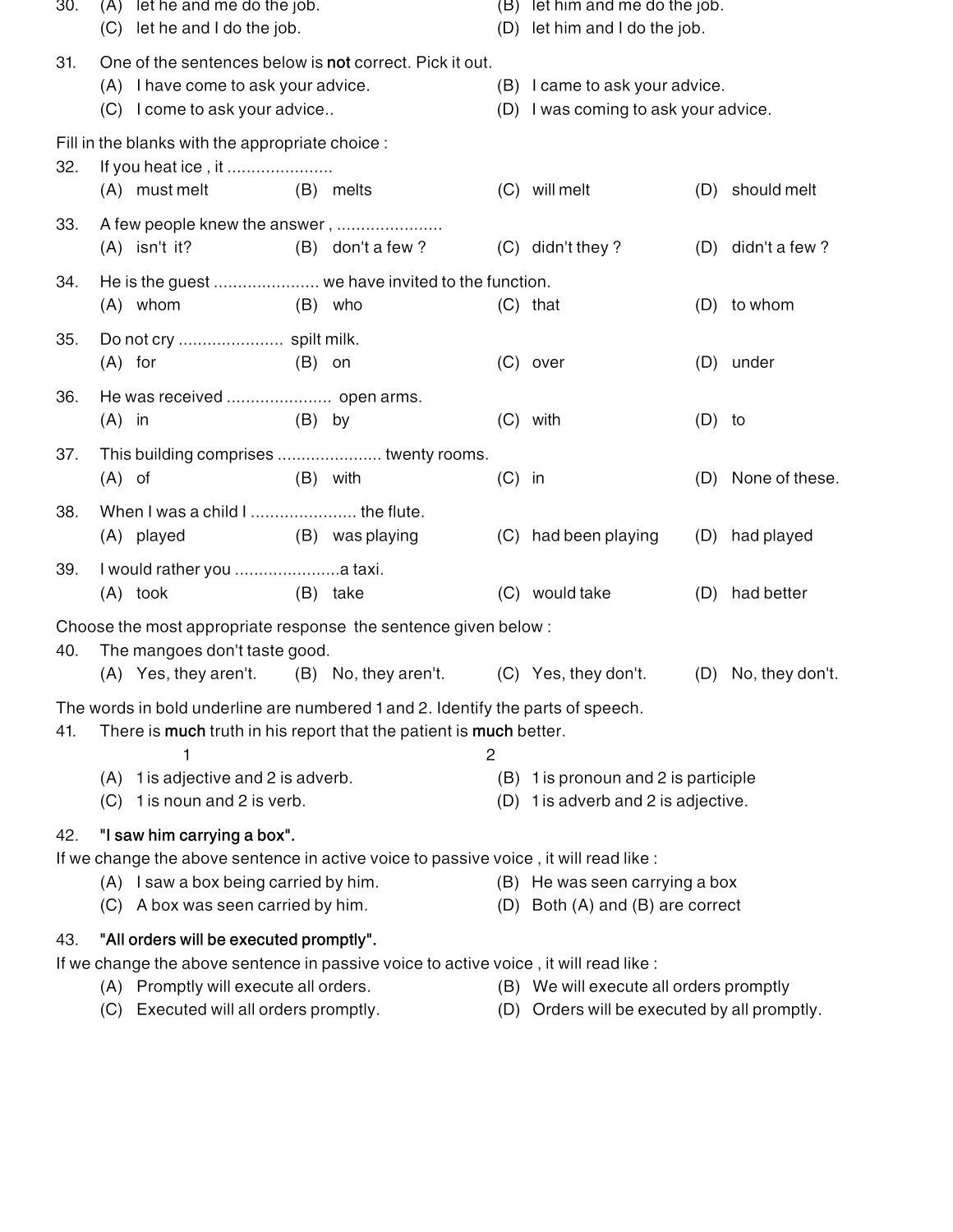Choose the alternative which best expresses the meaning of the given idiom/phrase. 44. I had to pull strings to put up a good show. (B) use personal influence (A) play music (C) use the instrument (D) play a song Choose the one which best expresses the meaning of the given word from the following: 45. Cajole (B) Persuade (C) Flatter (A) Insist (D) Recommend Choose the word opposite in meaning to the given word. Implicit 46. (A) Explicit (B) Implied (C) Explained (D) Exquisite In the following question, one word is correctly spelt. Find the correctly spelt word. 47. (A) Leutinant (B) Lieutenant (C) Lieutinent (D) Lieutanant The latin phrase 'Magnum Opus" means: 48. (B) a great work of art (A) a popular opera (C) mode of doing something (D) a chemical used in operation 49. A large spoon used for serving food is: (A) teaspoon (B) bottle spoon (C) table spoon (D) lunch spoon 50. 'Melt' is related to 'liquid' in the same way as 'freeze' is related to ...............  $(A)$  ice (B) crystal (C) water (D) cubes General Maths / সাধাৰণ গণিত / সাধারণ গণিত 51. যদি  $(A)$  0.816  $(D)$  2.449  $(B) 0.613$  $(C)$  1.225 52. lf have a common factor, then and  $=$  . . . . . . . . . . . . . . . . যদি  $f(x) = x^2 + 5x + p$  আৰু ৰ উমৈহতীয়া উৎপাদক থাকে তেন্তে  $=$ ................ যদি  $f(x) = x^2 + 5x + p$  ও এর সাধারণ উৎপাদক থাকে, তবে  $=$ ................. (A)  $2(5p-3q)$ (B)  $2(3p-5q)$ (C)  $3p-5q$  $(D)$ 

Find the quadratic polynomial in x which when divided by  $(x-1)$ ,  $(x-2)$  and  $(x-3)$  leaves remainders of 11, 22 and 53. 37 respectibely. x যুক্ত দ্বিঘাত বহুপদ ৰাশিটো নিৰ্ণয় কৰা যাক (x-1), (x-2) আৰু (x-3) ৰে বিভাজ্য কৰিলে ভাগশেষ ক্ৰমে 11, 22 আৰু 37 হয়। x যুক্ত দ্বিঘাত বহুপদ রাশিটি নির্ণয় কর যাকে (x-1), (x-2) এবং (x-3) দ্বারা ভাগ করলে ভাগশেষ ক্রমে 11, 22 ও 37 হয়।  $(A)$  $(B)$  $(C)$  $(D)$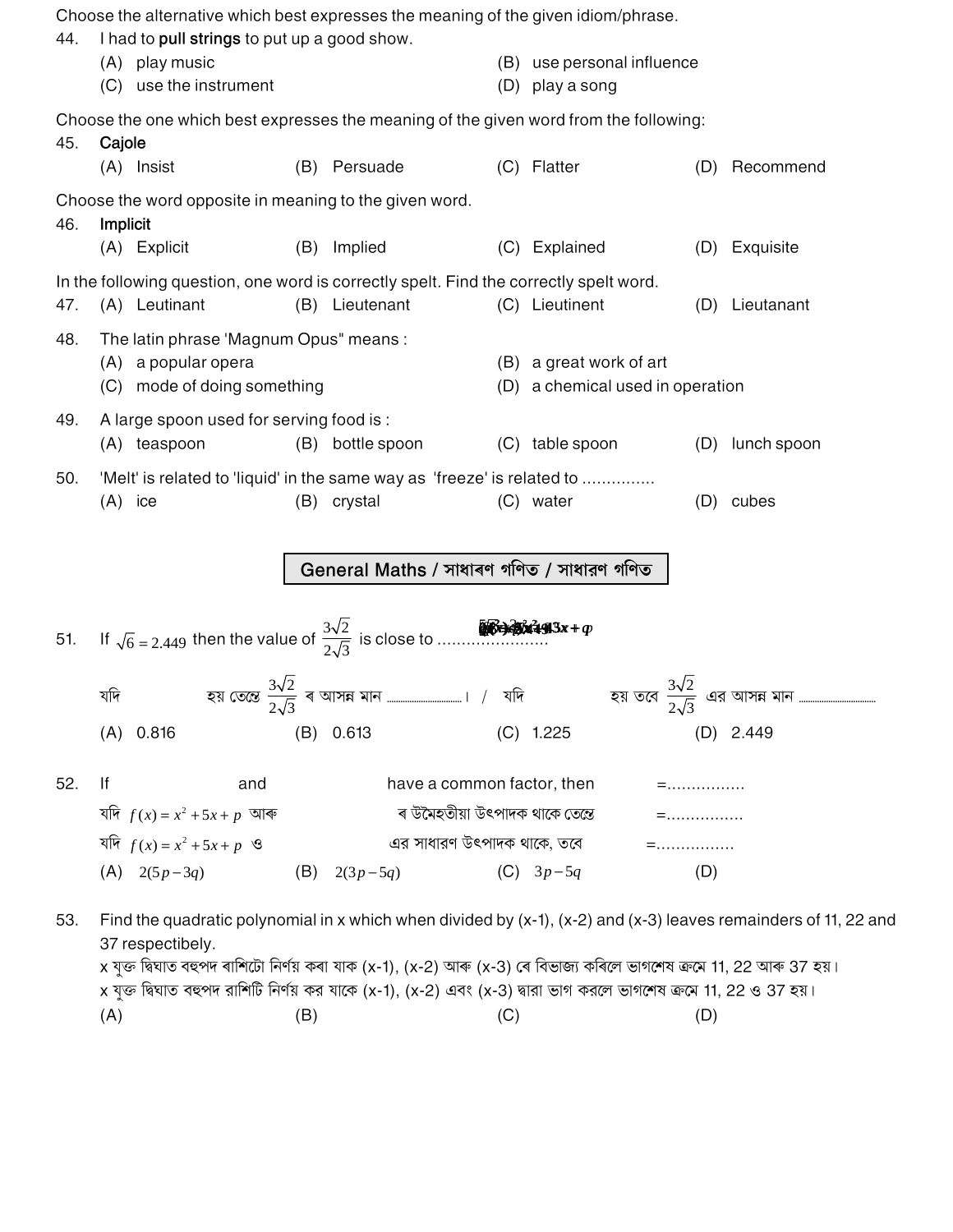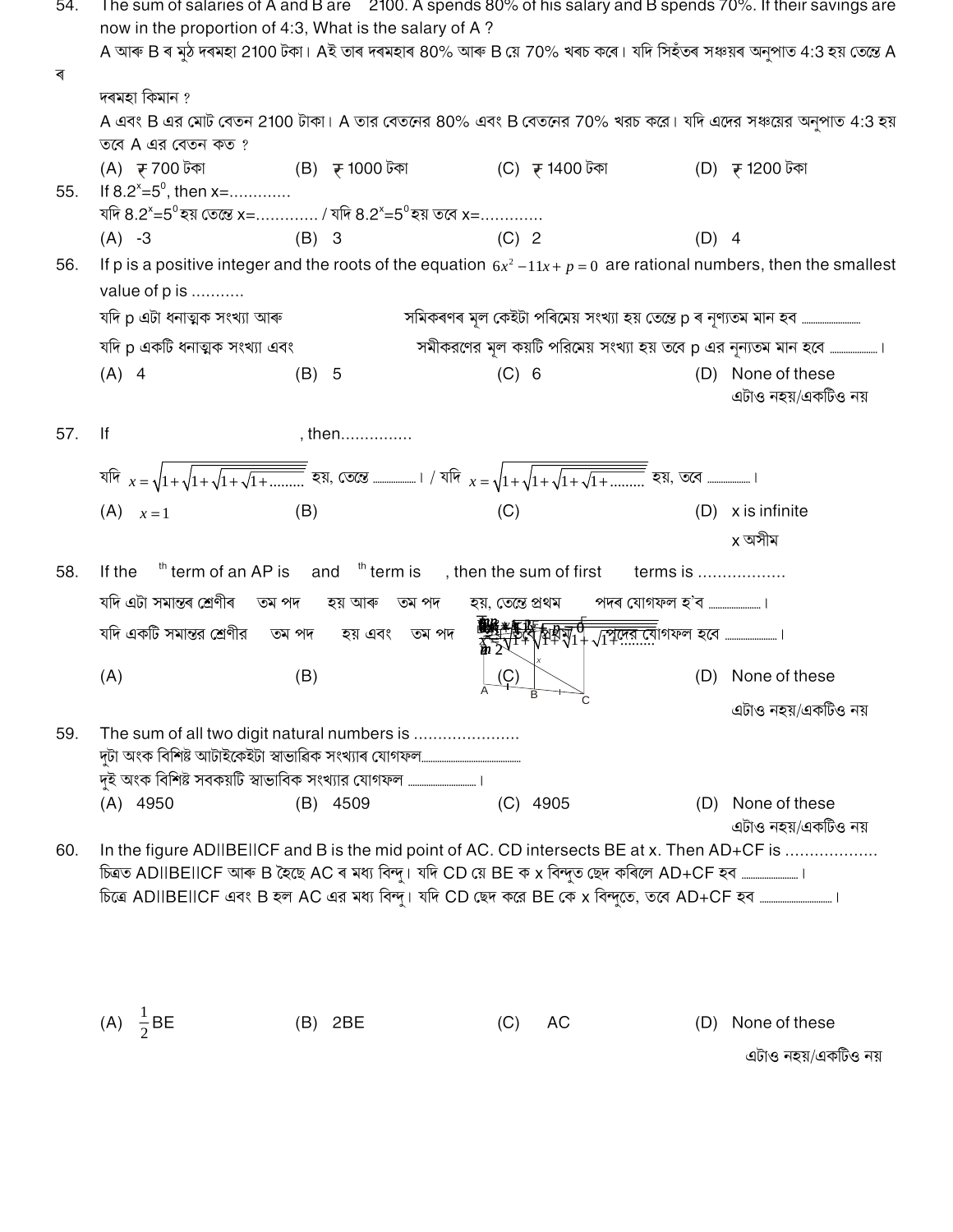| 61. | The points                                                                                                                                                                                                                     | and                              | form the vertices of a/an                                                                                                                                                                                                                                                                                                                                                                                                                                                                                                                    |                                             |
|-----|--------------------------------------------------------------------------------------------------------------------------------------------------------------------------------------------------------------------------------|----------------------------------|----------------------------------------------------------------------------------------------------------------------------------------------------------------------------------------------------------------------------------------------------------------------------------------------------------------------------------------------------------------------------------------------------------------------------------------------------------------------------------------------------------------------------------------------|---------------------------------------------|
|     | $(a,a), (-a,-a)$ আৰু                                                                                                                                                                                                           |                                  |                                                                                                                                                                                                                                                                                                                                                                                                                                                                                                                                              |                                             |
|     | $(a,a), (-a,-a)$ এবং                                                                                                                                                                                                           |                                  |                                                                                                                                                                                                                                                                                                                                                                                                                                                                                                                                              |                                             |
|     | (A) scalene triangle<br>বিষম বাহু ত্ৰিভূজ<br>বিষম বাহু ত্ৰিভূজ                                                                                                                                                                 | সমকোণী ত্রিভূজ<br>সমকোণী ত্রিভূজ | (B) right angled triangle (C) equilateral triangle<br>সমবাহু ত্রিভূজ<br>সমবাহু ত্ৰিভূজ                                                                                                                                                                                                                                                                                                                                                                                                                                                       | (D) None of these<br>এটাও নহয়<br>একটিও নয় |
| 62. | The point (-2,0) lies on                                                                                                                                                                                                       |                                  |                                                                                                                                                                                                                                                                                                                                                                                                                                                                                                                                              |                                             |
|     |                                                                                                                                                                                                                                |                                  |                                                                                                                                                                                                                                                                                                                                                                                                                                                                                                                                              |                                             |
|     | $(A) + ve X-axis$ $(B) + ve Y-axis$<br>ধনাত্মক X অক্ষ                                                                                                                                                                          | ধনাত্মক Y অক্ষ                   | $(C)$ - ve X-axis<br>ঋনাত্মক X অক্ষ                                                                                                                                                                                                                                                                                                                                                                                                                                                                                                          | $(D) - ve Y - axis$<br>ঋনাত্মক Y অক্ষ       |
| 63. | If $\tan \theta + \sin \theta = m$ and                                                                                                                                                                                         | then                             |                                                                                                                                                                                                                                                                                                                                                                                                                                                                                                                                              |                                             |
|     | যদি $\tan \theta + \sin \theta = m$ আৰু                                                                                                                                                                                        | হয় তেন্তে                       |                                                                                                                                                                                                                                                                                                                                                                                                                                                                                                                                              |                                             |
|     | যদি $\tan \theta + \sin \theta = m$ এবং                                                                                                                                                                                        | হয় তবে                          |                                                                                                                                                                                                                                                                                                                                                                                                                                                                                                                                              |                                             |
|     | (A)<br>$\sqrt{mn}$                                                                                                                                                                                                             | (B)                              | (C)<br>(D)                                                                                                                                                                                                                                                                                                                                                                                                                                                                                                                                   | None of these                               |
|     |                                                                                                                                                                                                                                |                                  |                                                                                                                                                                                                                                                                                                                                                                                                                                                                                                                                              | এটাও নহয়/একটিও নয়                         |
| 64. | The value of                                                                                                                                                                                                                   |                                  |                                                                                                                                                                                                                                                                                                                                                                                                                                                                                                                                              |                                             |
|     |                                                                                                                                                                                                                                |                                  |                                                                                                                                                                                                                                                                                                                                                                                                                                                                                                                                              |                                             |
|     |                                                                                                                                                                                                                                | এর মান                           |                                                                                                                                                                                                                                                                                                                                                                                                                                                                                                                                              |                                             |
|     | $(A)$ 1                                                                                                                                                                                                                        | (B)<br>$\overline{0}$            | $(C) -1$<br>(D)                                                                                                                                                                                                                                                                                                                                                                                                                                                                                                                              | None of these<br>এটাও নহয়/একটিও নয়        |
| 65. | চিমণীটোৰ উচ্চতা<br>চুল্লীটির উচ্চতা ………………                                                                                                                                                                                     |                                  | A person walking 20m towards a chimney in a horizontal line through its base observes that its angle of<br>elevation changes from 30 <sup>°</sup> to 45 <sup>°</sup> . The height of the <b>subset of the 10</b> ° to the 10° =<br>এজন মানুহ এটা চিমণীৰ আনুভূমিক দিশত 20 মিটাৰ আগবাঢ়ি আ <b>হাঁক্ক্লদোঁ</b> ধলৈ যে চিমণীটোৰ উঠনকোণ 30 <sup>0</sup> ৰ 45 <sup>0</sup> পৰা লৈ সলনি হৈছে।<br>একজন ব্যক্তি একটি চুল্লীর আনুভূমিক দিকে 20 মিটার এগিয়ে গেলে দেখতে পান্ যে চুল্লীটিষ্ক্উত্তলন কোণ 30 $^0$ থেকে বদলে 45 $^0$ হয়েছে।<br>в<br>C<br>D |                                             |
|     | (A)                                                                                                                                                                                                                            | (B)                              | (C)<br>(D)                                                                                                                                                                                                                                                                                                                                                                                                                                                                                                                                   | None of these                               |
| 66. | In the figure, $\triangle ABC$ is isosceles. Then $AD^2$ - $AC^2$ =<br>চিত্ৰত ABC এটা সমদ্ধিবাহু ত্ৰিভূজ হলে AD <sup>2</sup> - AC <sup>2</sup> =<br>চিত্রে ABC একটি সমদ্বিবাহু ত্রিভূজ হলে AD <sup>2</sup> - AC <sup>2</sup> = |                                  |                                                                                                                                                                                                                                                                                                                                                                                                                                                                                                                                              | এটাও নহয়/একটিও নয়                         |

(A)  $AD \times CD$  (B)  $BC \times CD$  (C)  $BD \times CD$  (D)  $AB \times AD$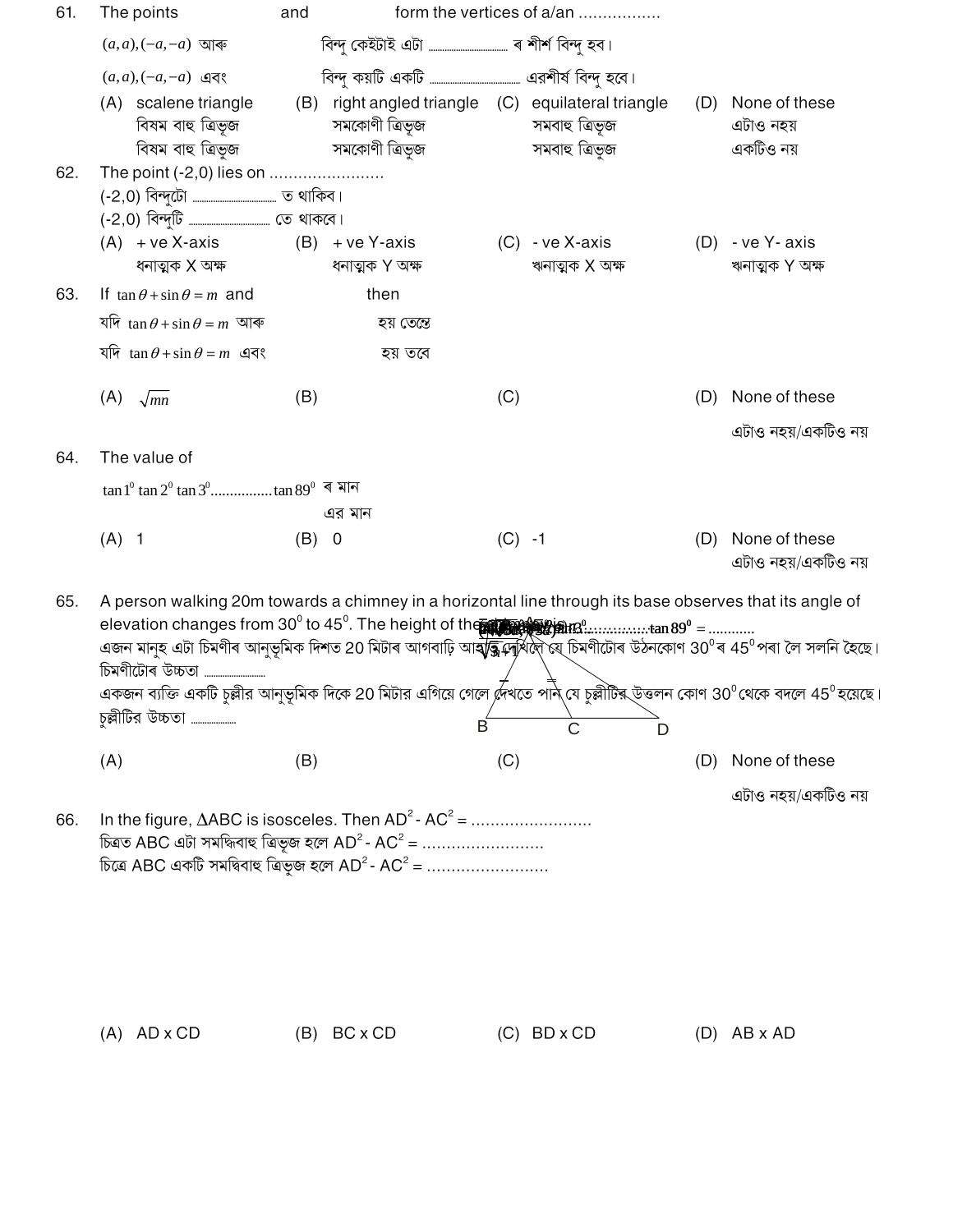| 67. | If the area of a circle is A, radius of the circle is r and circumference of it is C then                                                                                                    |                                                                                                  |     |                                                                                                                                                |                             |                                                                                                                                                         |     |                                                                                                                                                                                                                                                                                                                                                                                     |  |  |
|-----|----------------------------------------------------------------------------------------------------------------------------------------------------------------------------------------------|--------------------------------------------------------------------------------------------------|-----|------------------------------------------------------------------------------------------------------------------------------------------------|-----------------------------|---------------------------------------------------------------------------------------------------------------------------------------------------------|-----|-------------------------------------------------------------------------------------------------------------------------------------------------------------------------------------------------------------------------------------------------------------------------------------------------------------------------------------------------------------------------------------|--|--|
|     |                                                                                                                                                                                              | (A) $\frac{C}{4} = \frac{r}{2}$                                                                  | (B) |                                                                                                                                                | (C)                         |                                                                                                                                                         |     | (D) $\frac{A}{r} = C$                                                                                                                                                                                                                                                                                                                                                               |  |  |
| 68. |                                                                                                                                                                                              | level is 0.8m. The diameter of each ball is                                                      |     | 0.8 মিটাৰ ওপৰলৈ উঠিলে প্ৰতিটো বলৰ ব্যাস হব ………………………………                                                                                        |                             |                                                                                                                                                         |     | A cylindrical vessel of diameter 4m is party filled with water. 300 lead balls are dropped in it. The rise in water<br>4 মিটাৰ ব্যাসৰ চুঙা আকৃতিৰ পাত্ৰ এটা আংশিক ভাবে পানীৰে পূৰ্ণ। যদি 300টা দস্তাৰ বল পাত্ৰটোত পেলাই দিয়া হয় তেন্তে ইয়াৰ পানীৰ স্তৰ<br>4 মিটার ব্যাসের একটি চুঙা আকৃতির পাত্র আংশিকভাবে জলে পূর্ণ। যদি 300 টি দস্তার বল পাত্রটিতে ফেলা হয়, তবে ইহার জলেরস্তর |  |  |
|     |                                                                                                                                                                                              | 0.8 মিটার উপরে উঠলে প্রতিটি বলের ব্যাস হবে ।                                                     |     |                                                                                                                                                |                             |                                                                                                                                                         |     |                                                                                                                                                                                                                                                                                                                                                                                     |  |  |
|     |                                                                                                                                                                                              | (A) 0.8 m (মি.)                                                                                  |     | (B) 0.4 m (মি.) (C) 0.2 m (মি.)                                                                                                                |                             |                                                                                                                                                         |     | (D) None of these<br>এটাও নহয়/একটিও নয়                                                                                                                                                                                                                                                                                                                                            |  |  |
| 69. |                                                                                                                                                                                              | One of the properties of Mode is                                                                 |     |                                                                                                                                                |                             |                                                                                                                                                         |     |                                                                                                                                                                                                                                                                                                                                                                                     |  |  |
|     |                                                                                                                                                                                              |                                                                                                  |     | বহুলকৰ এটা ধর্ম হৈছে । / বহুলকের একটি ধর্ম হল                                                                                                  |                             |                                                                                                                                                         |     |                                                                                                                                                                                                                                                                                                                                                                                     |  |  |
|     | (A) Not easy to calculate<br>নিৰ্ণয় কৰা কঠিন<br>নিৰ্ণয় করা কঠিন                                                                                                                            |                                                                                                  |     |                                                                                                                                                |                             | (B) It is not affected by greatest and least values.<br>বৃহত্তম আৰু ক্ষুদ্ৰতম মানে ইয়াক প্ৰভাৱিত নকৰে<br>বৃহত্তম ও ক্ষুদ্রতম মান ইহাকে প্রভাবিত করে না |     |                                                                                                                                                                                                                                                                                                                                                                                     |  |  |
|     | (C) Algebraic<br>বীজগাণিতীক<br>বীজগাণিতীক                                                                                                                                                    |                                                                                                  |     |                                                                                                                                                |                             |                                                                                                                                                         |     | (D) Difference of greatest and least values.<br>বৃহত্তম আৰু ক্ষুদ্ৰতম মানৰ প্ৰাৰ্থক্য                                                                                                                                                                                                                                                                                               |  |  |
|     |                                                                                                                                                                                              |                                                                                                  |     |                                                                                                                                                |                             | বৃহত্তম ও ক্ষুদ্রতম মানের প্রার্থক্য                                                                                                                    |     |                                                                                                                                                                                                                                                                                                                                                                                     |  |  |
| 70. |                                                                                                                                                                                              | A histogram consists of                                                                          |     |                                                                                                                                                |                             |                                                                                                                                                         |     |                                                                                                                                                                                                                                                                                                                                                                                     |  |  |
|     |                                                                                                                                                                                              | (A) Sectors                                                                                      |     | (B) Rectangles                                                                                                                                 |                             | (C) Triangles                                                                                                                                           |     | (D) Squares                                                                                                                                                                                                                                                                                                                                                                         |  |  |
|     |                                                                                                                                                                                              | বৃত্তকলা                                                                                         |     | আয়তক্ষেত্ৰ                                                                                                                                    |                             | ত্ৰিভূজ / ত্ৰিভূজ                                                                                                                                       |     | বৰ্গ                                                                                                                                                                                                                                                                                                                                                                                |  |  |
| 71. |                                                                                                                                                                                              |                                                                                                  |     | দুটা ডাইচ একেলগে উৎক্ষেপন কৰিলে দ্বিতীয় ডাইচত 4 তকৈ ডাঙৰ সংখ্যা এটা পোৱাৰ সস্কাৱনীয়তা ……………………                                               | $\mathbb{R}Q = 2\mathbb{A}$ |                                                                                                                                                         |     | When two dice are thrown, the probability of getting a ngo ber always greater than 4 on the second dice is                                                                                                                                                                                                                                                                          |  |  |
|     |                                                                                                                                                                                              |                                                                                                  |     | দৃটি ডাইস একসাথে উৎক্ষেপন করলে দ্বিতীয় ডাইসটিতে 4 থেকে বড় সংখ্যা একটি পাওয়ার সস্কাবনা                                                       |                             |                                                                                                                                                         |     |                                                                                                                                                                                                                                                                                                                                                                                     |  |  |
|     |                                                                                                                                                                                              |                                                                                                  |     |                                                                                                                                                |                             |                                                                                                                                                         |     |                                                                                                                                                                                                                                                                                                                                                                                     |  |  |
|     | (A)                                                                                                                                                                                          |                                                                                                  | (B) |                                                                                                                                                | (C)                         |                                                                                                                                                         | (D) | None of these                                                                                                                                                                                                                                                                                                                                                                       |  |  |
|     |                                                                                                                                                                                              |                                                                                                  |     |                                                                                                                                                |                             |                                                                                                                                                         |     | এটাও নহয়/একটিও নয়                                                                                                                                                                                                                                                                                                                                                                 |  |  |
| 72. |                                                                                                                                                                                              | Which of the following statements is true?<br>তলৰ কোনটো উক্তি সত্য ?<br>নীচের কোন উক্তিটি সত্য ? |     |                                                                                                                                                |                             |                                                                                                                                                         |     |                                                                                                                                                                                                                                                                                                                                                                                     |  |  |
|     |                                                                                                                                                                                              |                                                                                                  |     |                                                                                                                                                |                             |                                                                                                                                                         |     |                                                                                                                                                                                                                                                                                                                                                                                     |  |  |
|     | (A) Every point on the number line represents a rational number.<br>সংখ্যা ৰেখাৰ প্ৰতিটো বিন্দুয়ে একোটা পৰিমেয় সংখ্যাক বুজায়।<br>সংখ্যা রেখার প্রতিটি বিন্দু একটি পরিমেয় সংখ্যাকে বুজায় |                                                                                                  |     |                                                                                                                                                |                             |                                                                                                                                                         |     |                                                                                                                                                                                                                                                                                                                                                                                     |  |  |
|     |                                                                                                                                                                                              |                                                                                                  |     | (B) Irrational numbers can not be represented by point on the number line<br>সংখ্যা ৰেখাত অপৰিমেয় সংখ্যাক বিন্দুৰ দ্বাৰা উপস্থাপন কৰিব নোৱাৰি |                             |                                                                                                                                                         |     |                                                                                                                                                                                                                                                                                                                                                                                     |  |  |
|     |                                                                                                                                                                                              |                                                                                                  |     | সংখ্যা রেখায় অপরিমেয় সংখ্যাকে বিন্দুর দ্বারা উপস্থাপিত করতে পারি না                                                                          |                             |                                                                                                                                                         |     |                                                                                                                                                                                                                                                                                                                                                                                     |  |  |
|     | (C)                                                                                                                                                                                          | is a rational number                                                                             |     |                                                                                                                                                | (D)                         | None of these                                                                                                                                           |     |                                                                                                                                                                                                                                                                                                                                                                                     |  |  |
|     |                                                                                                                                                                                              | এটা পৰিমেয় সংখ্যা /                                                                             |     | একটি পরিমেয় সংখ্যা                                                                                                                            |                             | এটাও নহয়/একটিও নয়                                                                                                                                     |     |                                                                                                                                                                                                                                                                                                                                                                                     |  |  |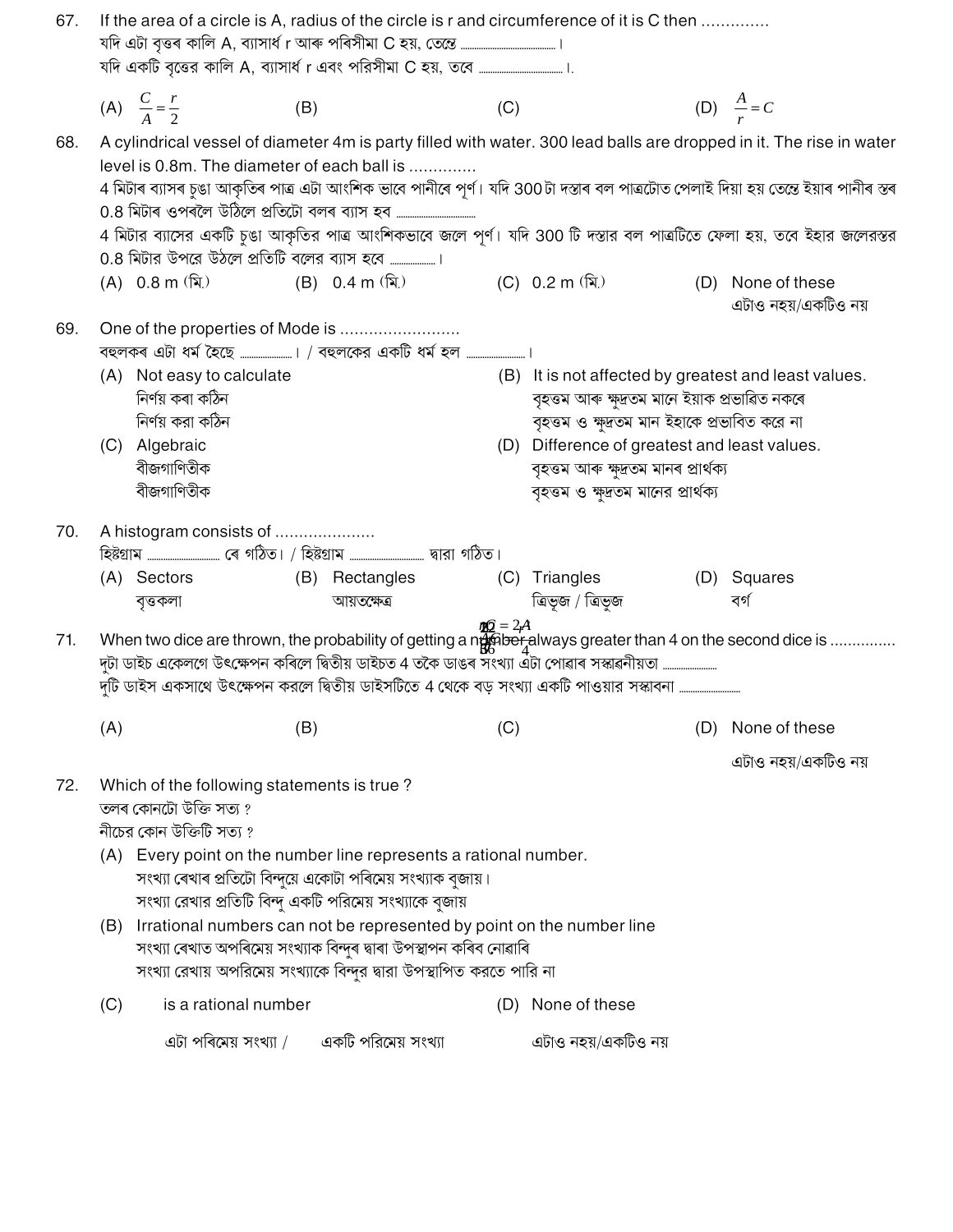| 73. | lf      | then                                                                                                                                                                                                                                                                                                                                                                                                                                                                                                |         |                                 |         |                                                                                                                                                                                      |         |                                                                                                                                    |
|-----|---------|-----------------------------------------------------------------------------------------------------------------------------------------------------------------------------------------------------------------------------------------------------------------------------------------------------------------------------------------------------------------------------------------------------------------------------------------------------------------------------------------------------|---------|---------------------------------|---------|--------------------------------------------------------------------------------------------------------------------------------------------------------------------------------------|---------|------------------------------------------------------------------------------------------------------------------------------------|
|     |         | যদি $A = \frac{x-1}{x+1}$ হয় তেন্তে                                                                                                                                                                                                                                                                                                                                                                                                                                                                |         |                                 |         |                                                                                                                                                                                      |         |                                                                                                                                    |
|     |         | যদি $A=\frac{x-1}{x+1}$ হয় তবে                                                                                                                                                                                                                                                                                                                                                                                                                                                                     |         |                                 |         |                                                                                                                                                                                      |         |                                                                                                                                    |
|     |         | (A) $\frac{3x^2-10x-3}{2(x^2-1)}$ (B) $\frac{3x^2-10x+3}{x^2-1}$                                                                                                                                                                                                                                                                                                                                                                                                                                    |         |                                 |         | (C) $\frac{3x^2 + 10x + 3}{2(x^2 - 1)}$                                                                                                                                              |         | (D) $\frac{3x^2-10x+3}{2(x^2-1)}$                                                                                                  |
| 74. |         | Which of the following system of equations has unique solution?<br>তলৰ কোনটো সমীকৰণ প্ৰণালীৰ একক সমাধান আছে ? / নীচের কোন সমীকরণ প্ৰণালীর একক সমাধান আছে ?                                                                                                                                                                                                                                                                                                                                          |         |                                 |         |                                                                                                                                                                                      |         |                                                                                                                                    |
|     |         | (A) $3x + y = 2, 6x + 2y = 3$ (B)                                                                                                                                                                                                                                                                                                                                                                                                                                                                   |         |                                 | (C)     |                                                                                                                                                                                      | (D)     | None of these<br>এটাও নহয় /একটিও নয়                                                                                              |
| 75. |         | The value of                                                                                                                                                                                                                                                                                                                                                                                                                                                                                        |         | is equal to                     |         |                                                                                                                                                                                      |         |                                                                                                                                    |
|     |         |                                                                                                                                                                                                                                                                                                                                                                                                                                                                                                     |         |                                 |         | <u>এর মান </u>                                                                                                                                                                       |         |                                                                                                                                    |
|     | $(A)$ 1 |                                                                                                                                                                                                                                                                                                                                                                                                                                                                                                     | $(B)$ 2 |                                 | $(C)$ 4 |                                                                                                                                                                                      | $(D)$ 4 |                                                                                                                                    |
|     |         |                                                                                                                                                                                                                                                                                                                                                                                                                                                                                                     |         |                                 |         | General Science / সাধাৰণ বিজ্ঞান / সাধারণ বিজ্ঞান                                                                                                                                    |         |                                                                                                                                    |
| 76. | (C)     | One cannot see through fog because<br>কুয়াশার মধ্য দিয়া বস্তু দৃশ্যমান না হওয়ার কারণ<br>(A) fog absorbs light<br>কুঁৱলীয়ে পোহৰ শোষণ কৰে<br>কুয়াশা আলো শোষণ করে<br>(B) refractive index of fog is unity<br>কুঁৱলীৰ প্ৰতিসৰণাংক এক<br>কয়াশার প্রতিসরণাংক এক<br>light suffers total internal reflection at droplets in fog<br>কুঁৱলীৰ ক্ষুদ্ৰ টোপালত পোহৰৰ আভ্যন্তৰীণ পূৰ্ণ প্ৰতিফলন হয়<br>কুয়াশার ছোট ফোঁটায় আলোর আভ্যন্তরীন পূর্ণ প্রতিফলন হয়<br>(D) light is scattered by droplets in fog |         |                                 |         | $2\frac{1}{2}\frac{25}{4}$ $\frac{43}{16}$ $\frac{1}{2}\frac{6}{6}$ $\frac{21}{29}$ $\frac{1}{2}\frac{43}{16}$ $\frac{1}{2}\frac{6}{16}$ $\frac{256}{120}$ $\frac{32}{120}$ $\cdots$ |         |                                                                                                                                    |
|     |         | কুঁৱলীৰ ক্ষুদ্ৰ টোপালত পোহৰৰ বিক্ষেপণ হয়<br>কুয়াশার ছোট ফোঁটায় আলোর বিক্ষেপন হয়                                                                                                                                                                                                                                                                                                                                                                                                                 |         |                                 |         |                                                                                                                                                                                      |         |                                                                                                                                    |
| 77. |         | An object 2.5m high is placed at a distance of 10 m from a concave mirror of radius of carvature of 30m.<br>The size of the image is<br>হব <u></u>                                                                                                                                                                                                                                                                                                                                                  |         |                                 |         |                                                                                                                                                                                      |         | 30 মিটাৰ ভাজ ব্যাসাৰ্ধৰ অতল দাপোন এখনৰ পৰা 10 মিটাৰ দুৰত্বত 2.5 মিটাৰ ওখ লক্ষ্য বস্তু এটা ৰাখিলে উৎপন্ন হোৱা প্ৰতিবিস্কৰ আকাৰ      |
|     |         | হবে                                                                                                                                                                                                                                                                                                                                                                                                                                                                                                 |         |                                 |         |                                                                                                                                                                                      |         | 30 মিটার ভাজ ব্যসার্ধের একটি অতল দর্পন থেকে 10 মিটার দূরত্বের 2.5 মিটার উচু একটি লক্ষ্য বস্তু রাখলে উৎপন্ন হওয়া প্রতিবিম্বের আকার |
|     |         | $(A)$ 9.2 m $(\hat{\mathbf{a}})$                                                                                                                                                                                                                                                                                                                                                                                                                                                                    |         | (B) 10.5 m $(\hat{\mathbf{a}})$ |         | (C) 5.6 m $(\hat{\mathbb{R}})$                                                                                                                                                       |         | (D) 7.5 m $(\hat{\mathbb{R}})$                                                                                                     |

 $-10-$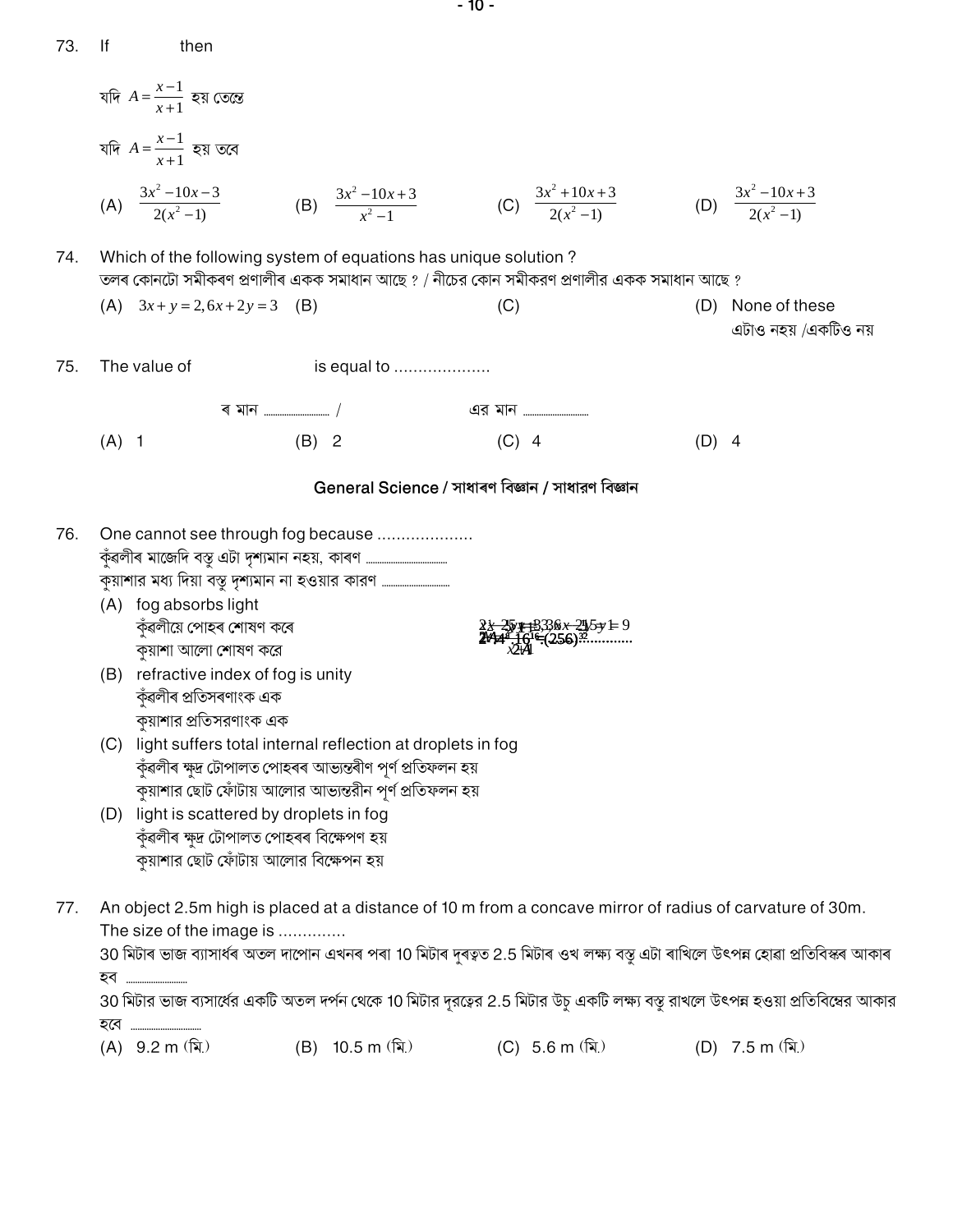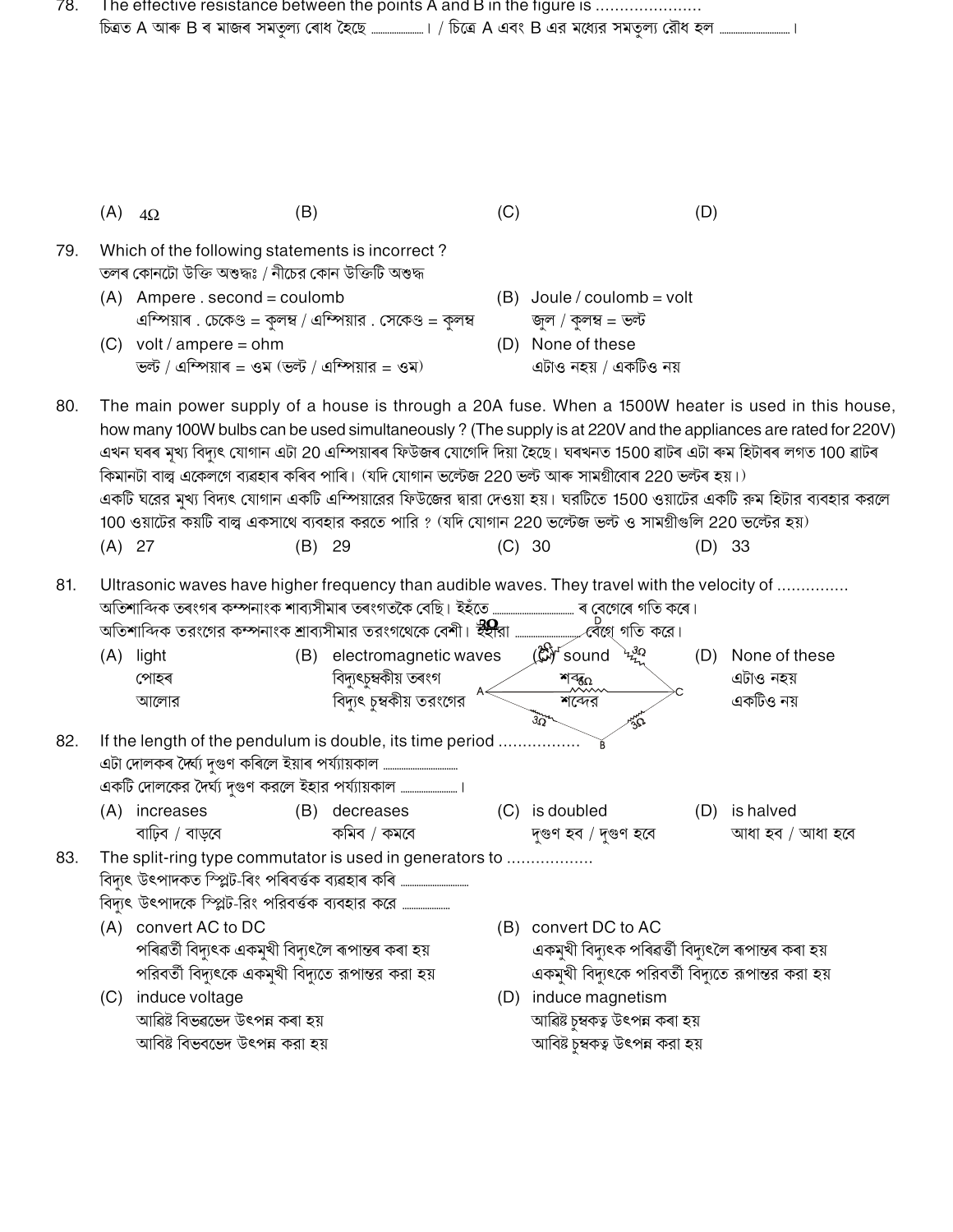| 84. | Which of the following is a redox reaction?<br>তলৰ কোনটো ৰেডক্স বিক্ৰিয়া ? / নীচের কোনটি রেডক্স প্রক্রিয়া ?                                                                                                                              |          |                                                                                               |     |                                                                                                       |     |                                                                                                                            |
|-----|--------------------------------------------------------------------------------------------------------------------------------------------------------------------------------------------------------------------------------------------|----------|-----------------------------------------------------------------------------------------------|-----|-------------------------------------------------------------------------------------------------------|-----|----------------------------------------------------------------------------------------------------------------------------|
|     | (A)                                                                                                                                                                                                                                        |          |                                                                                               |     | (B) $H_2 + CuO \rightarrow Cu + H_2O$                                                                 |     |                                                                                                                            |
|     | (C)<br>$CaO + 2HCl \rightarrow CaCl_2 + H_2O$                                                                                                                                                                                              |          |                                                                                               | (D) | $NaOH + HCl \rightarrow NaCl + H2O$                                                                   |     |                                                                                                                            |
| 85. | Which of the following is a weak base?                                                                                                                                                                                                     |          |                                                                                               |     |                                                                                                       |     |                                                                                                                            |
|     | তলৰ কোনটো মৃদু ক্ষাৰক ? / নীচের কোনটি মৃদু ক্ষারক ?<br>(A) Sodium Hydroxide<br>ছডিয়াম হাইড্ৰ'অক্সাইড                                                                                                                                      |          | পটাছিয়াম হাইড্ৰ'অক্সাইড<br>সোডিয়াম হাইড্ৰ'অক্সাইড                  পটাসিয়াম হাইড্ৰ'অক্সাইড |     | (B) Potassium Hydroxide (C) Calcium Hydroxide<br>কেলছিয়াম হাইড্ৰ'অক্সাইড<br>কেলসিয়াম হাইড্ৰ'অক্সাইড | (D) | All of these<br>আটাইকেইটা<br>সবকয়টি                                                                                       |
| 86. | Which of the following is / are made up of bases ?                                                                                                                                                                                         |          |                                                                                               |     |                                                                                                       |     |                                                                                                                            |
|     | (A) Antacid tablet<br>এন্টাচিড টেবলেট<br>এন্টাসিড টেবলেট                                                                                                                                                                                   | (B) Soad | চাবোন<br>সাবান                                                                                | (C) | Toothpaste<br>টুথপেষ্ট<br>টথপেস্ট                                                                     | (D) | All of these<br>আটাইকেইটা<br>সবকয়টি                                                                                       |
| 87. | Name an alloy that is used in the making of pressure cooker.                                                                                                                                                                               |          |                                                                                               |     |                                                                                                       |     |                                                                                                                            |
|     | প্ৰেচাৰ কুকাৰ বনাওতে ব্যৱহাৰ কৰা সংকৰ ধাতুটোৰ নাম লিখা। / প্ৰেসার কুকার বানাতে ব্যবহার করা সংকর ধাতুটি হল …………………………<br>(A) Magnalium<br>মেগনেলিয়াম                                                                                       |          | (B) Dur alumin<br>ডুৰ এলুমিন / ডুর এলুমিন                                                     |     | (C) Alnico<br>আলনিকো                                                                                  |     | (D) Nikel Steel<br>নিকেল ষ্টীল                                                                                             |
| 88. | Which of the following ores can be concentrated by the magnetic separation?<br>তলৰ কোনটো আকৰৰ গাঢ়ীকৰণ চুম্বকীয় পৃথকীকৰণৰ দ্বাৰা কৰা হয় ? / নীচের কোনটি আকরের গাঢ়ীকরণ চুম্বকীয় পৃথকীকরণের দ্বারা করা হয় ?<br>(A) Tin stone<br>টিনষ্টন |          | (B) Calamine<br>কালামাইন                                                                      |     | (C) Zinc blende<br>জিংক ব্লেণ্ড                                                                       |     | (D) All of these<br>আটাইকেইটা / সবকয়টি                                                                                    |
| 89. | The enzyme which converts glucose to ethyl alcohol is                                                                                                                                                                                      |          |                                                                                               |     |                                                                                                       |     |                                                                                                                            |
|     | (A) zymase<br>জাইমেজ                                                                                                                                                                                                                       |          | (B) invertage<br>ইনভাৰটেজ / ইনভারটেজ                                                          |     | (C) maltase<br>মলটেজ                                                                                  | (D) | diastase<br>ডায়েছটেজ / ডায়েসটেজ                                                                                          |
| 90. | Isomerism explains the differnce in<br>(A) molecular formular (B) molecular weights (C) chemical propertise (D) molecular-composition                                                                                                      |          |                                                                                               |     |                                                                                                       |     |                                                                                                                            |
| a#ç |                                                                                                                                                                                                                                            |          |                                                                                               |     |                                                                                                       |     | আৱিক-সংকেত / আবিক-সংকেত       আনৱিক-ভৰ / আনবিক-ভর         ৰাসায়নিক ধর্ম / রাসায়নিক ধর্ম     আনৱিক- $\alpha\#$ ্ / আনবিক- |
| 91. | The order of electron affinity in halogens is                                                                                                                                                                                              |          |                                                                                               |     |                                                                                                       |     |                                                                                                                            |
|     | $(A)$ $F > Cl > Br > I$                                                                                                                                                                                                                    | (B)      |                                                                                               | (C) |                                                                                                       | (D) |                                                                                                                            |
| 92. | Stomach of man mainly digests<br>(A) carbohydrates                                                                                                                                                                                         |          | (B) Proteins                                                                                  |     | (C) Fats                                                                                              |     | (D) Sucrose                                                                                                                |
|     |                                                                                                                                                                                                                                            |          |                                                                                               |     |                                                                                                       |     |                                                                                                                            |